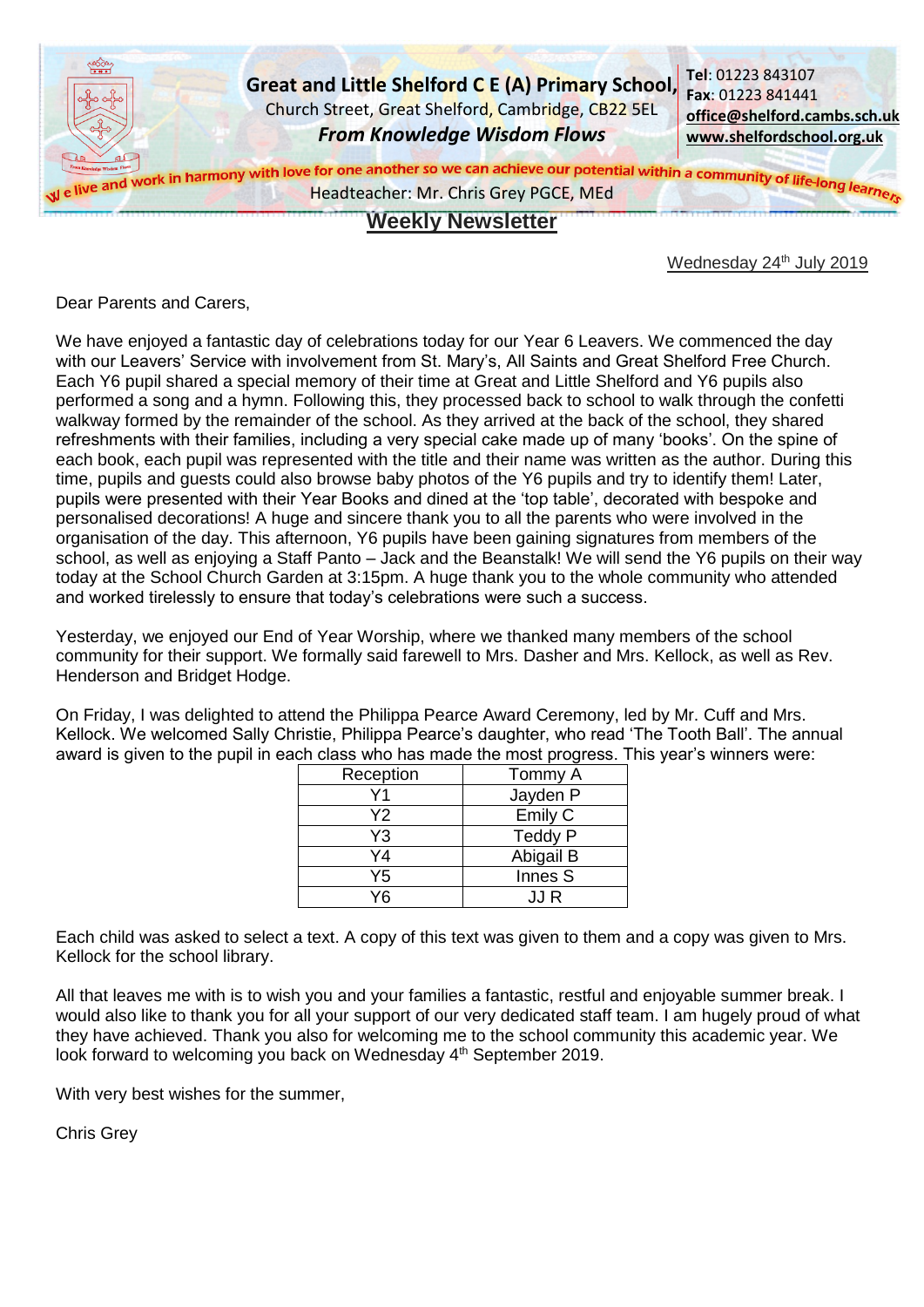# **Announcements**

## **Wildlife Garden**

We recently said goodbye to Bridget Hodge, who kindly volunteered in running our Wildlife Garden Club. If you are interested in working with a small group of pupils in the meadow or allotment for some weeks, please register your interest with the office.

## **Little Shelford Walking Bus – Volunteers needed!**



The Little Shelford walking bus meet every Wednesday at the corner of Church Street/Hauxton Rd next to the old Sycamore restaurant at 8.25 am prompt.

Two DBS checked parents walk with the children to school all wearing hi viz jackets.

There is a parent helper rota, if more families join the fewer mornings you will need to help.

Please just turn up and join in this fun, active group.

If you require any further info please contact Charlotte Chatwin or Claire Chaloner. Thanks

#### **Safeguarding issues**

Please note the following safeguarding issues to keep our children safe!

- **Medicine in school**
- $\cdot \cdot$  If your child should need medicine while they are on school premises, please bring it to the office yourself (do not send it in with your child). You will need to complete a medication form giving us permission to medicate your child and the medicine will be locked securely in a cupboard in the office. Children should not have medicines in their bags.

#### **School access – gates**

 For safeguarding reasons, if you need to buzz through to the office to gain access to school during the school day, please can we remind you not to hold the gate to let others through. Using the buzzer allows us to know exactly who is on the school premises at any given time and their purpose for being there, so allowing other people access may mean that we are not aware that they are on site.

#### **Site Safety**

 $\cdot \cdot$  Please can we remind parents that children should not be in the playground unsupervised after school and should not be on the play equipment. Please also remember that when pupils are dismissed, they should not re-enter the school site. There have been several occasions where pupils have been entering school after clubs to retrieve items. For security, safety and safeguarding, pupils should not re-enter classes. Any forgotten belongings should be collected the following day.

#### **Changes to your child's circumstances**

\* Please can we remind parents to inform the office of any changes to your child's circumstances as soon as possible please, e.g. changes of address, contact details or any dietary or medical needs they may have. If your child needs medication, e.g. an inhaler, it is also important to ensure that they have it in school in case they need it. All medicines must be signed in at the office and will be held at the office and not kept with your child. Thank you for your assistance with this.

#### **Bug busting**

Unfortunately, we have had reports of head lice in school. Please can you ensure that you check your child's hair as soon as possible, and take action as necessary. Thank you.